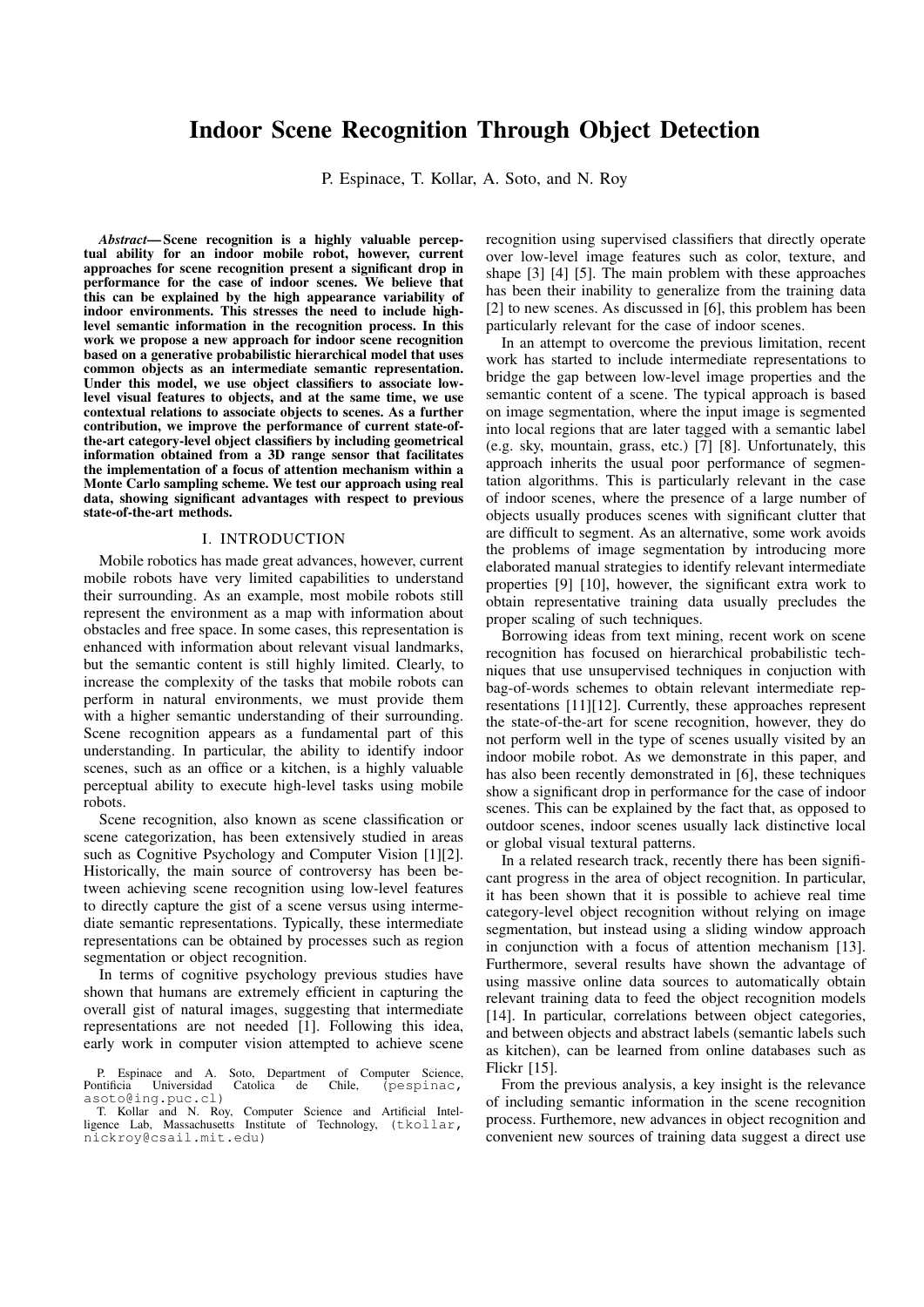of common objects as a key intermediate representation to achieve robust scene recognition. We believe that such an approach is particularly relevant for indoor environments, where current techniques do not provide satisfactory results.

In this paper we propose a new approach for indoor scene recognition based on a probabilistic hierarchical representation that uses common objects as an intermediate semantic representation. Our main intuition is that we can associate low-level features to objects through object classifiers, and we can also associate objects to scenes using contextual relations. In this respect, the natural semantic meaning of common objects facilitates the acquisition of traininig data from public web sources. We base our category-level object detectors on Adaboost classifiers operating on Gabor, HOG, and grayscale features. Additionally, we enhance our pure visual based classifiers using geometrical information obtained from a 3D range sensor that facilitates the implementation of a focus of attention mechanism within a Monte Carlo sampling scheme.

Accordingly, the main contributions of this work are: i) A new probabilistic generative model for scene recognition based on the detection of relevant common objects, ii) A new focus of attention mechanism based on a 3D range sensor that fully exploits the embedded nature of a mobile robot by directly measuring physical properties of objects such as size, height, and range disparity. iii) An empirical evaluation of the proposed method showing significant advantages with respect to previous state-of-the-art methods.

The rest of this paper is organized as follows. Section II discusses relevant previous work on visual scene recognition. Section III presents the mathematical framework behind our model to achieve scene recognition. Section IV provides details about the probabilistic models used in this work. Section V presents an evaluation of the proposed method and a comparison with state-of-the-art approaches. Finally, Section VI presents the main conclusions of this work and future avenues of research.

## II. RELATED WORK

Early methods for scene recognition are based on global image features. These approaches extract low-level features, such as color or texture, and use those features to classify different scene categories. Vailaya et al. [3] use this approach for classifying city vs. landscape images. Later, they extend the method to the case of a hierarchical classification scheme [16], where images are first classified as indoor or outdoor. Chang et al. [4], also use low-level global features for scene classification, they estimate a belief or confidence function among the available scene labels. During training, one classifier is built for each available scene category, then, all classifiers are applied to each test image, computing a confidence value for that image belonging to each of the categories. An important disadvantage of methods based on global image features is a poor generalization capability beyond training sets.

More reliable global approaches use low-level signatures to summarize global image statistics or semantics. Ulrich and Nourbakhsh [5] use color histograms as the image signature and a k-nearest neighbors scheme for classification. They apply their method to topological localization of an indoor mobile robot, but re-training is needed for each specific indoor environment. Oliva and Torralba [9] use an image representation based on features such as naturalness or openness, each of which corresponds to one dimension in a space that they call spatial envelope. These features are computed using coarsely localized spectral information. Siagian and Itti [17] build image signatures by using orientation, color, and intensity low-level visual saliency maps that are also shared by a focus of attention mechanism [18]. They test their approach by recognizing scenes using an outdoor mobile robot.

In terms of methods based on local image features, early approaches use a straightforward extension of low-level global approaches, where the input image is broken into local blocks or patches. Features and classifiers are applied to each of the blocks and then combined through a voting strategy [19], or a mixture of probabilistic classifier outputs [20]. The problem with these techniques is that they share the same limitations of their predecessors.

A second group of methods based on local image features uses semantic image regions such as sky, grass, or mountains, in order to classify the underlying scene. To obtain the relevant regions, these methods use an image segmentation procedure and afterward apply a classifier to each segmented region [7] [8]. Limitations of these methods rely on obtaining a good automatic image segmentation, a problem that is still hard to solve in computer vision.

Recent approaches have achieved good results in scene classification by using bag-of-words schemes. Fei-Fei and Perona [11] recognize scenes using an automatically obtained intermediate representation that is provided by an adapted version of the Latent Dirichlet Allocation (LDA) model. Bosch et al. [12] achieve scene classification by combining probabilistic Latent Semantic Analysis (pLSA) with local invariant features. Lazebnik et al., [21] modify bag-of-words representations by using a spatial pyramid that partitions the image into increasingly fine sub-regions. The main idea is to capture spatial relations among different image parts.

Recently, Quattoni and Torralba [6] propose an indoor scene recognition algorithm based on combining local and global information. They test their approach using 67 indoor image categories with results that outperform current approaches for the case of indoor scenes. Interestingly, although they do not explicitly use objects in their approach, they remark that some indoor scenes are better characterized by the objects they contain, indicating that object detection might be highly relevant to improve scene recognition for the case of indoor environments. Unfortunately, given lack of 3D information, we could not test our approach over the indoor dataset used by this work.

In terms of robotics, besides the fact that some of the already mentioned methods are applied to this field, extensive work has been done in the case of topological localization using visual landmarks [22] [23]. The main limitation of these approaches is that landmarks are usually environment specific, thus, generalization to different places usually produces poor results.

Finally, it is worth mentioning that Bosch et al. [2] provide a full bibliographic review in the field of scene recogntion (up to 2007), including a deeper description of some of the methods mentioned above.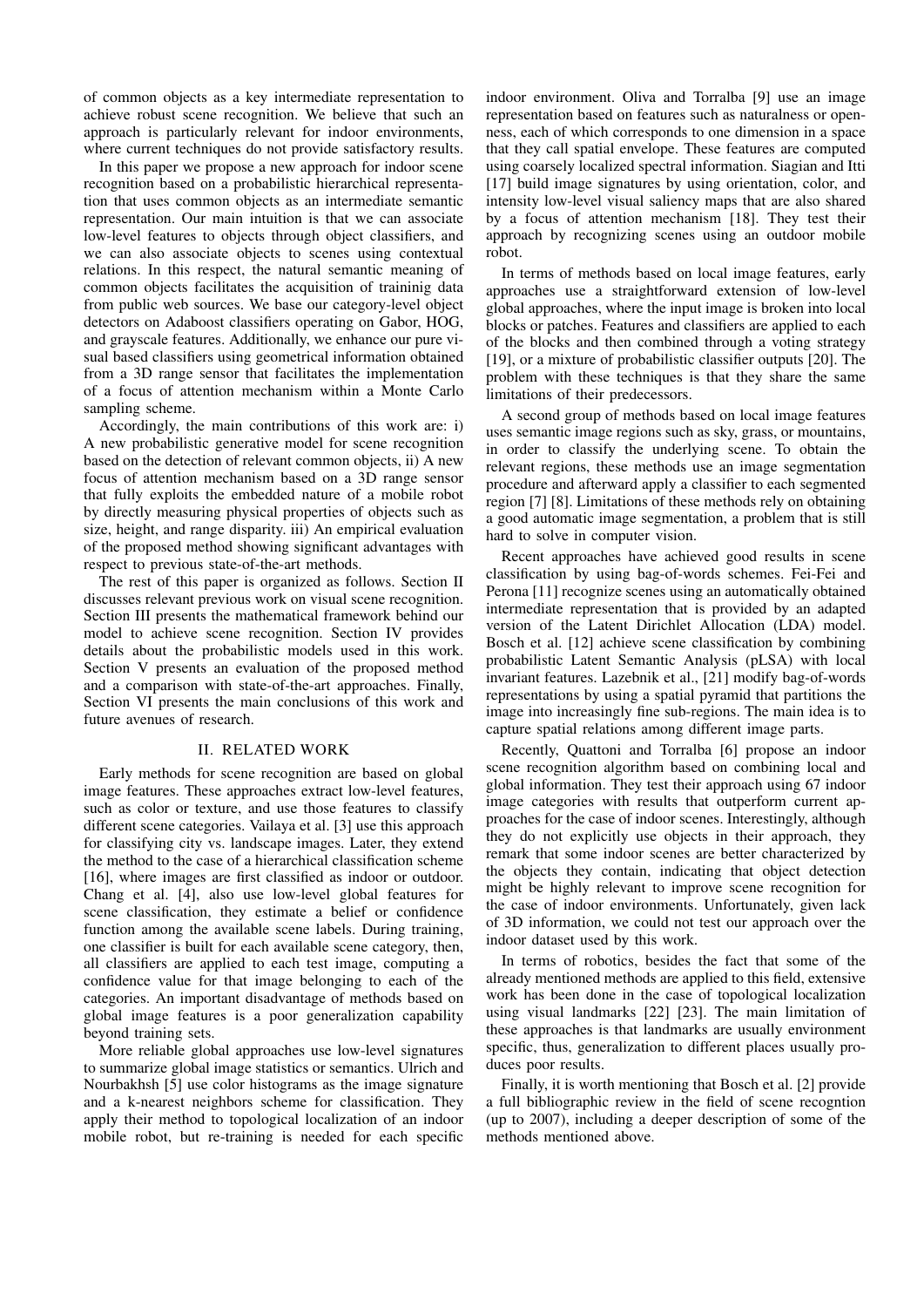### III. PROBLEM FORMULATION

Next, we present the mathematical formulation behind our method to use objects as an intermediate semantic representation between low-level features and high level scene concepts. First, we present the core of our method considering only visual features and leaving aside 3D properties. Then, we show how 3D geometrical properties can be incorporated to enhance our formulation. Finally, we provide a mathematical approximation that makes our method computationally feasible.

## *A. Scene recognition using visual features*

In order to model our scene recognition approach, we include the following terms:

- Define  $\xi$  to be a scene type,  $\xi \in \Xi$ .
- Define  $s \in \{1, \ldots, S\}$  to be an object class.
- Let  $o_s \in [0,1]$  indicate the presence/absence of instances of objects of class s in a given scene.
- Let  $p(\xi|o_s)$  be the probability that  $\xi$  is the underlying scene, given that an object of class  $o_s$  is present in the scene.
- Define  $I$  to be an image.
- Define  $w_i$ ,  $i \in \{1, \ldots, L\}$  to be a rectangular window that covers a specific part of image  $I$  that defines an object location.
- Let  $c_{w_i} \in \{1, \ldots, S\}$  indicate the output of an object classifier  $c$  when applied to image location  $w_i$ .
- Let  $c_{1:w_L}$  be a vector describing the outputs of L classifiers calculated over a set of L windows.
- Define  $f_{w_i}^j$  to be the output of feature j on window  $w_i$ .
- Let  $\vec{f}_{w_i}$  be a vector describing the output of all the image features calculated over  $w_i$ .
- Let  $\vec{f}_{1:w_L}$  be the complete set of features calculated over the set of  $L$  windows.

Given these terms, the probability of a place  $\xi$  given a set of features  $\vec{f}_{1:w_L}$  is:

$$
p(\xi|\vec{f}_{1:w_L}) = \sum_{o_{1:S}} \sum_{c_{1:w_L}} p(\xi|o_{1:S}, c_{1:w_L}, \vec{f}_{1:w_L}) ... \cdots p(o_{1:S}, c_{1:w_L}|\vec{f}_{1:w_L}) = \sum_{o_{1:S}} \sum_{c_{1:w_L}} p(\xi|o_{1:S}) p(o_{1:S}|c_{1:w_L}) p(c_{1:w_L}|\vec{f}_{1:w_L})
$$
\n(1)

Let's now consider  $p(o_{1:S}|c_{1:w_L})$  in Equation (1), using the Naive Bayes approximation that objects are independent given the classifier outputs, we have:

$$
p(o_{1:S}|c_{1:w_L}) = \prod_s p(o_s|c_{1:w_L})
$$
 (2)

Also, let's assume that we have detector models relating the presence of an object of class s to the output of a classifier  $c$  in any possible window, such that:

$$
p(o_s = 1|c_{w_{(\cdot)}} = o_k) = p_{o_s, c_{o_k}} = 1 - p_{\bar{o_s}, c_{o_k}} \tag{3}
$$

Then, considering that  $p(o_s|c_{1:w_L}) = p(o_{s,w_1} \cup ... \cup$  $o_{s,w_L}|c_{1:w_L}$ ) and assuming that windows are independent, we have:

$$
p(o_{1:S}|c_{1:w_L}) = \prod_s [1 - \prod_k (p_{\bar{o_s},c_{o_k}})^{n_k}]^{o_s} [\prod_k (p_{\bar{o_s},c_{o_k}})^{n_k}]^{1 - o_s},
$$
\n(4)

where  $k \in \{0, 1, \ldots, S\}$  ranges over the possible classifier outputs and  $n_k$  is the number of classifications in  $c_{1:w}$ , with an output value  $o_k$ .  $K = 0$  represents the case of no-object in the respective image window. The assumption of independent windows is very strong and leads to overconfident posteriors, however, in practice we have not observed significant failures due to this approximation.

As an alternative to Equation (4), when particular error models are not available for each possible classifier output, one can establish general error terms, such as:

$$
p(o_s = 1|c_{(\cdot)} = o_s) = p_{o_s, c_{o_s}}
$$
  
\n
$$
p(o_s = 1|c_{(\cdot)} \neq o_s) = p_{o_s, c_{o_s}}
$$
\n(5)

In this case, Equation (4) is given by:

$$
p(o_{1:S}|c_{1:w_L}) = \prod_{s} [1 - (p_{\bar{o_s}, c_{o_s}})^{n_s} (p_{\bar{o_s}, c_{\bar{o_s}}})^{(L-n_s)}]^{o_s} \cdots
$$

$$
\cdots [(p_{\bar{o_s}, c_{o_s}})^{n_s} (p_{\bar{o_s}, c_{\bar{o_s}}})^{(L-n_s)}]^{1-o_s},
$$
(6)

Let us now consider  $p(c_{1:w_L}|\vec{f}_{1:w_L})$  in Equation (1), assuming independence among the visual information provided by each window, we have:

$$
p(c_{1:w_L}|\vec{f}_{1:w_L}) = \prod_i p(c_{w_i}|\vec{f}_{w_i})
$$
\n(7)

Therefore, using Equation (4), we can finally express Equation (1) as:

p(ξ| ~f1:w<sup>L</sup> ) = X o1:<sup>S</sup> X c1:wL p(ξ|o1:S) Y s [1 − Y k (po¯s,cok ) n<sup>k</sup> ] os ... ...[ Y k (po¯s,cok ) n<sup>k</sup> ] 1−o<sup>s</sup> Y i p(cw<sup>i</sup> | ~fwi ) (8)

Note that this formulation can operate with any object detector able to classify objects from low-level visual features.

#### *B. Adding 3D geometric information*

In order to include 3D geometric information, we add the following terms to our model:

- Let  $D$  be a set of routines that calculate 3D geometric properties of an image.
- Define  $d_{w_i}^j$  be the output of property j on window  $w_i$ .
- Let  $\vec{d}_{w_i}$  be a vector describing the output of all the 3D geometric properties calculated over  $w_i$ .
- Let  $\vec{d}_{1:w_L}$  be the complete set of geometric properties calculated over a set of L windows.

Given this information, our original problem in Equation (1) becomes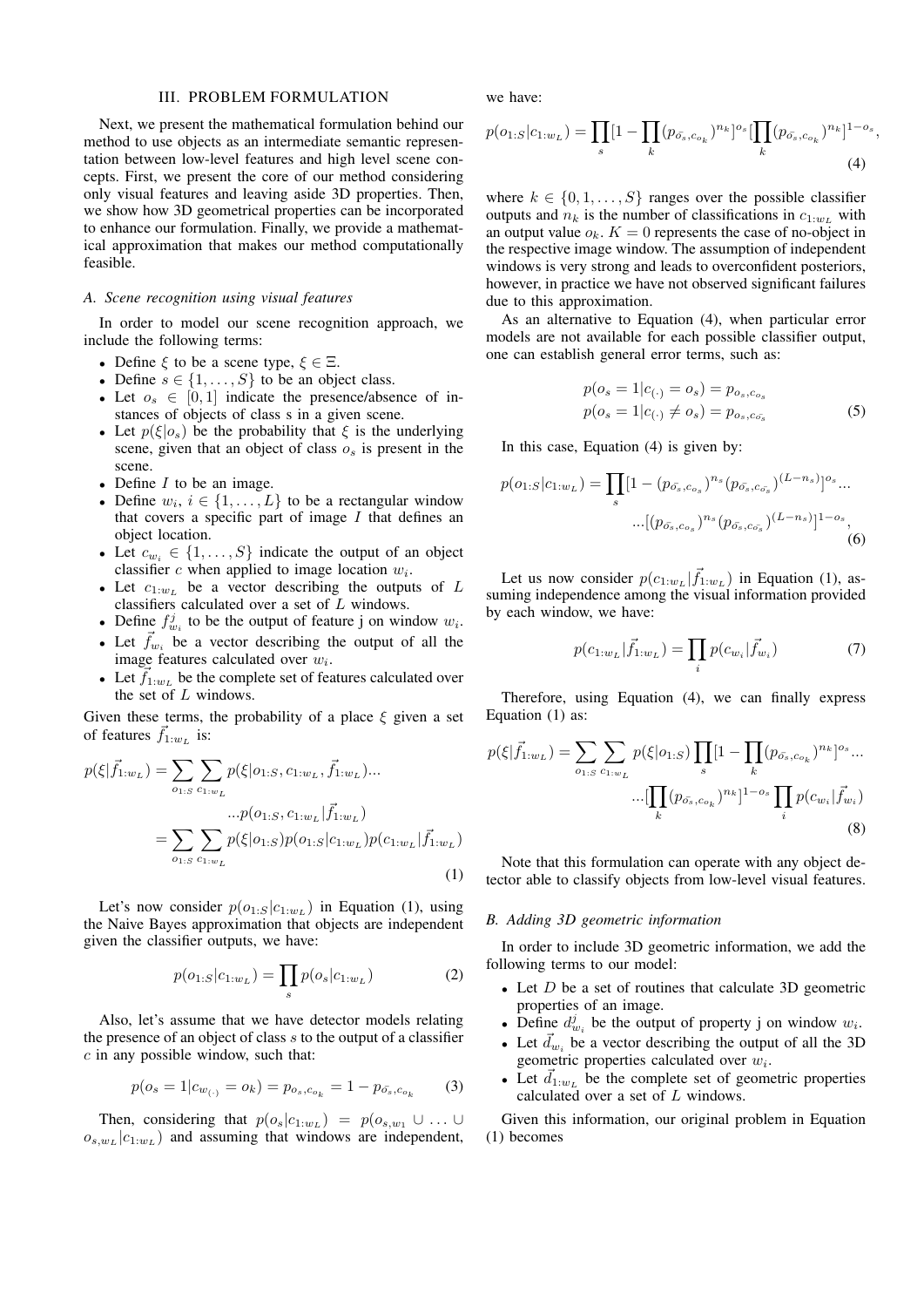$$
p(\xi|\vec{f}_{1:w_L}, \vec{d}_{1:w_L}) = \sum_{o_{1:S}} \sum_{c_{1:w_L}} p(\xi|o_{1:S}, c_{1:w_L}, \vec{f}_{1:w_L}, \vec{d}_{1:w_L}) \dots
$$

$$
\dots p(o_{1:S}, c_{1:w_L}|\vec{f}_{1:w_L}, \vec{d}_{1:w_L})
$$

$$
= \sum_{o_{1:S}} \sum_{c_{1:w_L}} p(\xi|o_{1:S}) p(o_{1:S}|c_{1:w_L}) p(c_{1:w_L}|\vec{f}_{1:w_L}, \vec{d}_{1:w_L})
$$
(9)

In this case,  $p(\xi|o_{1:S})$  and  $p(o_{1:S}|c_{1:w_L})$  are as before. In terms of  $p(c_{1:w_L}|\vec{f}_{1:w_L}, \vec{d}_{1:w_L})$  we have:

$$
p(c_{1:w_L}|\vec{f}_{1:w_L}, \vec{d}_{1:w_L}) = \prod_i p(c_{w_i}|\vec{f}_{w_i}, \vec{d}_{w_i}) \qquad (10)
$$

Using Bayes Rule and a conditional independence assumption, we can transform Equation (10) into

$$
p(c_{1:w_L}|\vec{f}_{1:w_L},\vec{d}_{1:w_L}) = \prod_i \alpha p(\vec{d}_{w_i}|c_{w_i}) p(c_{w_i}|\vec{f}_{w_i}) \quad (11)
$$

In our case, we use depth information to calculate three geometric properties: object size, object height, and object depth dispersion. We respectively denote these properties as:  $ds_{w_i}$ ,  $dh_{w_i}$ , and  $dd_{w_i}$ . Then,  $\vec{d}_{w_i} = \{ds_{w_i}, dh_{w_i}, dd_{w_i}\}$ , so Equation (11) becomes:

$$
p(c_{1:w_L}|\vec{f}_{1:w_L},\vec{d}_{1:w_L}) = \prod_i \alpha p(ds_{w_i}, dh_{w_i}, dd_{w_i}|c_{w_i})...
$$

$$
...p(c_{w_i}|\vec{f}_{w_i})
$$
(12)

Assuming conditional independence among the different geometric priors,

$$
p(c_{1:w_L}|\vec{f}_{1:w_L}, \vec{d}_{1:w_L}) = \prod_i \alpha p(ds_{w_i}|c_{w_i}) p(dh_{w_i}|c_{w_i})...
$$

$$
...p(dd_{w_i}|c_{w_i}) p(c_{w_i}|\vec{f}_{w_i})
$$
(13)

Finally, Equation (8) becomes

$$
p(\xi|\vec{f}_{1:w_L}, \vec{d}_{1:w_L}) = \sum_{o_{1:S}} \sum_{c_{1:w_L}} p(\xi|o_{1:S}) \prod_s [1 - \prod_k (p_{\sigma_s, c_{o_k}})^{n_k}]^{o_s} \text{We have}
$$
  
...
$$
\left[ \prod_k (p_{\sigma_s, c_{o_k}})^{n_k} \right]^{1 - o_s} \prod_i \alpha p(ds_{w_i}|c_{w_i}) p(dh_{w_i}|c_{w_i}) \text{for}
$$
  
...
$$
p(dd_{w_i}|c_{w_i}) p(c_{w_i}|\vec{f}_{w_i})
$$
  
(14)

The geometric properties are independent from visual information, thus, they can be used in combination with any chosen object classifier to enhance detection performance.

## *C. Reducing dimensionality*

As can be seen, our mathematical formulation depends on two nested summations over combinations of objects and windows. In computational terms, we can estimate the complexity of our method as follows:

- The inner summation considers the presence of all possible objects in all possible windows, thus, its complexity is  $N_{obj}^{N_{win}}$ , where  $N_{obj}$  is the number of objects being used, and  $N_{win}$  is the number of windows.
- The outer summation considers the presence of all possible objects in the scene, thus, its complexity is  $2^{N_{obj}}$  .
- Considering both summations, the complexity of the method is  $2^{N_{obj}} * N_{obj}^{N_{win}}$ .

A complexity of  $2^{N_{obj}} * N_{obj}^{N_{win}}$  is intractable, particularly when  $N_{obj}$  may grow to the order of tens and  $N_{win}$  is in the order of thousands. Fortunately, many of the cases considered in these summations are highly unlikely. For example, some of the cases may include non-realistic object combinations, or may consider objects that according to the classifiers are not present in the current image. Furthermore, we can use the 3D information to discard unlikely object locations and sizes. Considering this, we can effectively reduce the computational complexity by focusing processing in likely cases. To achieve this goal, we use Monte Carlo techniques to approximate the relevant summations in Equation (14) using a sampling scheme based on a focus of attention principle.

For the outer summation we have

$$
p(\xi|\vec{f}_{1:w_L}, \vec{d}_{1:w_L}) = \sum_{o_{1:S}} \sum_{c_{1:L}} p(\xi|o_{1:S}) p(o_{1:S}|c_{1:w_L}) \dots
$$

$$
\dots p(c_{1:w_L}|\vec{f}_{1:w_L}, \vec{d}_{1:w_L}) \quad (15)
$$

We can take the first term out of the inner summation and using Bayes Rule we obtain:

$$
p(\xi|\vec{f}_{1:w_L},\vec{d}_{1:w_L}) = \sum_{o_{1:S}} \frac{p(o_{1:S}|\xi)p(\xi)}{p(o_{1:S})} \sum_{c_{1:w_L}} p(o_{1:S}|c_{1:w_L})... + p(c_{1:w_L}|\vec{f}_{1:w_L},\vec{d}_{1:w_L})
$$
\n(16)

This is equivalent to:

$$
\sum_{o_{1:S}} p(o_{1:S}|\xi) F(o_{1:S}) \tag{17}
$$

where

$$
F(o_{1:S}) = \frac{p(\xi)}{p(o_{1:S})} \sum_{c_{1:w_L}} p(o_{1:S}|c_{1:w_L}) p(c_{1:w_L}|\vec{f}_{1:w_L}, \vec{d}_{1:w_L})
$$
\n(18)

we solve the summation by sampling from  $p(o_{1:S}|\xi)$  and to solve the inner summation. evaluating the samples in  $F(o_{1:S})$ . In the evaluation, we need

For the inner summation we have

$$
\sum_{c_1, w_L} p(o_{1:S}|c_1, w_L) p(c_1, w_L | \vec{f}_1, w_L, \vec{d}_1, w_L)
$$
 (19)

Again, we approximate the summation using a Monte Carlo scheme by sampling from  $p(c_{1:w_L} | \vec{f}_{1:w_L}, \vec{d}_{1:w_L})$  and evaluating the samples in  $p(o_{1:S}|c_{1:w_L})$ . Here, we use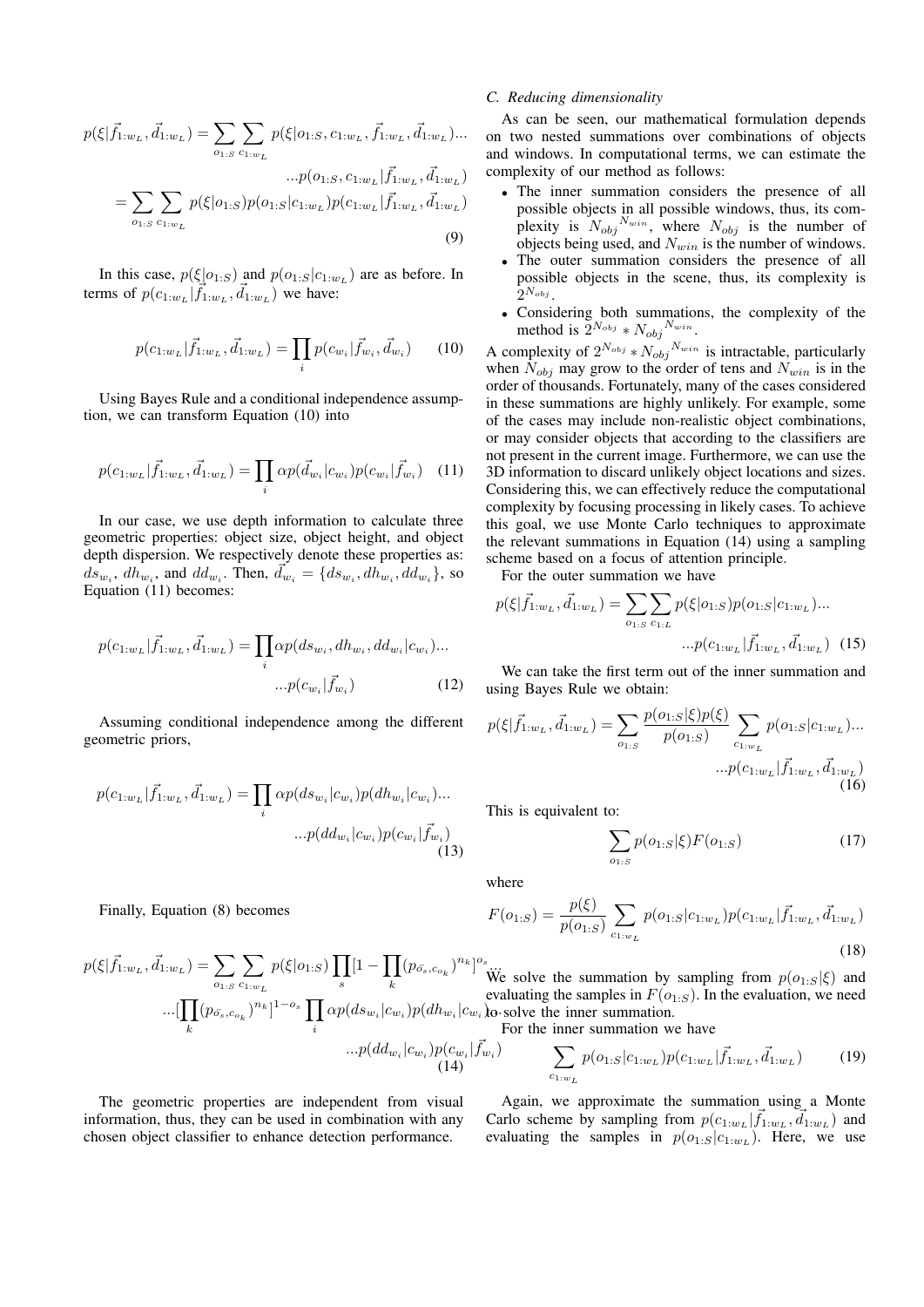the combination  $o_{1:S}$  that comes from the current sample of the outer summation. In order to sample from  $p(c_{1:w_L}|\vec{f}_{1:w_L}, \vec{d}_{1:w_L})$ , we use our assumption of independence among windows:

- A combination  $x \in c_{1:w}$  can be seen as a binary array of length L, where each element in the array represents the object that is present in one particular window (zero if nothing is present).
- A sample  $x_k$  can be obtained by getting a sample for each of the windows,  $x_k = \{x_k^1, x_k^2, ..., x_k^L\}$ , where each element  $x_k^i$  is obtained according to the probability distribution of the presence of objects in the corresponding window.
- For each window  $w_i$ , we build a multi-class probability distribution for the presence of objects in the window by joining a set of two-class object classifiers and normalizing afterwards.

## IV. BUILDING THE SCENE DETECTOR

Next, we show how we compute each of the terms in the previous probabilistic model.

#### *A. Category-level object detection*

In this sub-section, we present our approach to category-level object detection and show how we compute  $p(c_{1:w_L}|\vec{f}_{1:w_L}, \vec{d}_{1:w_L})$ . As shown before, this term can be expressed as  $\alpha p(\vec{d}_{w_i}|c_{w_i})p(c_{w_i}|\vec{f}_{w_i})$ , therefore, we focus on these two sub-terms.

*1) Computing*  $p(c_{w_i} | \vec{f}_{w_i})$ : First, we apply an offline training procedure to obtain classifiers for each object class. We collect a representative dataset using selected images from 3 main sources: Label Me [24], Caltech 101, and Google images. Then, we extract a group of features for each training instance. Following [25], we explore an extremely large set of potentially relevant features to increase the hypothesis space, and rely on learning to select features relevant to each object model. Specifically, we use a pyramidal decomposition similar to the approach in [26], computing the same features at different image patches within a single image. This allows us to extract global and local information from each object instance. In our approach we use a 3-level pyramid, obtaining a total of 21 image patches per object instance. For each of these 21 patches, we extract 3 types of features:

- 1) Grayscale features given by the mean and standard deviation of the intensity value within each patch (2 features).
- 2) Gabor features given by 2-D Gaussian-shaped bandpass filters with dyadic treatment of the radial spatial frequency range and multiple orientations. We use 8 different scales and 8 different orientations and calculate the mean and standard deviation of the convolved region (128 features total).
- 3) Histogram of oriented gradients (HOG) [27] given by the magnitude of the gradients of a patch in different orientations. We use 4 bins in the histograms (66 features total).

Using these features, we learn models for each object class using AdaBoost. We use the feature selection properties of AdaBoost, so from the original set of 4116 available features, each final classifier uses fewer than 100.

At execution time, we apply the classifiers using a sliding window procedure that allows us to compute  $p(c_{w_i} | \vec{f}_{w_i})$ . For efficiency, similarly to previous approaches [13], we arrange the AdaBoost voting scheme in a cascade that only uses each further weak classifier if the performance of the previous classifier is above a suitable threshold. For each window, we approximate a probability distribution that considers the aggregated votes of the ensemble of weak classifiers that have operated so far over the window. At each stage of the cascade, any window with classifier response below the corresponding threshold receives a probability value of zero for the presence of the corresponding object, allowing to discard unlikely image places quickly. Windows that successfully reach the end of the cascade receive an estimation of  $p(c_{w_i} | \vec{f}_{w_i})$ 

2) Computing  $p(\vec{d}_{w_i}|c_{w_i})$ : To obtain this term we use a 3D swiss ranger that provides a pixel level estimate of the distance from the camera to the objects in the environment (depth map). Given an image and its corresponding depth map, we use the camera parameters and standard projective geometry to calculate features  $\vec{d} = \{ds, dh, dd\}$  for each candidate window containing a potential object, where ds is the object size given by its width and height,  $dh$  is the object altitude given by its distance from the floor plane, and  $dd$  is the object internal disparity given by the standard deviation of the distances inside the object. Each of these individual properties has its associated term in our equations and their probabilities take the form of a Gaussian distribution with mean and covariance that is learned from data,

$$
ds_i|c_{w_i} \sim N(\mu_{ds}, \Sigma_{ds})
$$
  
\n
$$
dh_i|c_{w_i} \sim N(\mu_{dh}, \sigma_{dh}^2)
$$
  
\n
$$
dd_i|c_{w_i} \sim N(\mu_{dd}, \sigma_{dd}^2)
$$

Note that ds includes the height and width of the detection window, therefore is estimated using a 2-dimensional Gaussian.

In order to take full advantage of 3D information, we use the geometric properties described before as a focus of attention mechanism. As seen in Equation (12), the probability for the presence of an object in a window is a multiplication of a term that depends on 3D geometric features and a term that depends on visual features. We take advantage of this fact by using geometric properties at the initial steps of the cascade of classifier, quickly discarding windows that contain inconsistent 3D information, such as a door floating in the air. In our experiments, we found that by using geometric properties as an initial filtering step, we were able to reduce processing time by 51.9% with respect to the case using just visual attributes.

## *B. Classifiers confidence*

Given that an object has been detected at a specific window, we require an estimate of the confidence of that detection. These confidence values correspond to the term  $p(o_{1:S}|c_{1:w_L})$  in our model. We estimate this term by counting the number of true-positives and false-positives provided by our classifiers on test datasets. Actually, as stated in Equation (4), we estimate the probability that each classifier can confuse an object with each of the other objects.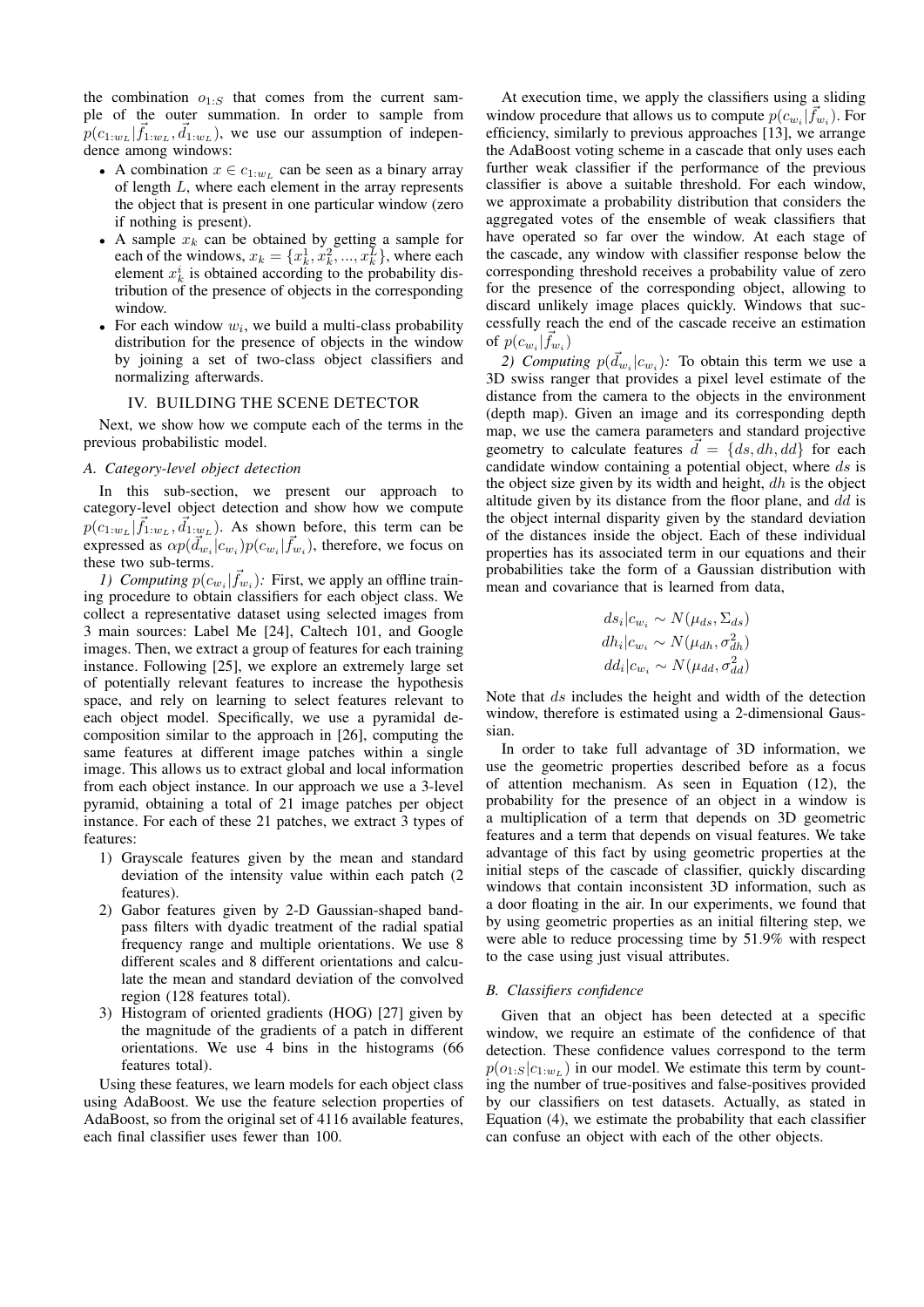## *C. Prior of objects present in a scene*

It is well known that some object configurations are more likely to appear in certain scene types than in others. As we show in [15], this contextual prior information can be inferred from huge datasets, such as Flickr. In our method, we follow this approach by using representative images from this dataset (in the order of hundreds for each scene type), computing the frequency of each object configuration in these images according to their tags, and normalizing to obtain the probability distributions included in the term  $p(\xi|o_{1:S})$  of our model. See [15] for more details.

# V. RESULTS

Our method was tested in two different indoor environments: i) Computer Science Department at Pontificia Universidad Catolica de Chile (DCC-PUC), and ii) Computer ´ Science and Artificial Intelligence Lab at Massachusetts Institute of Technology (CSAIL-MIT). In both environments, we defined four different scenes or places for which the method should compute a probability distribution given an input image: OFFICE, HALL, CONFERENCE ROOM, and BATHROOM. We use seven different objects to estimate place probabilities: PC-Monitor, Door, Railing, Clock, Screen, Soap dispenser, and Urinal. Clearly, different objects are more or less related to different places. These relationships are reflected in the corresponding priors.

In all tests, we used a sliding window procedure that considers five different window shapes, including square windows, two different tall rectangular windows (height bigger than width in two different proportions), and two different wide rectangular windows (width bigger than height in two different proportions). All windows were applied using seven different image scales that emulate different window sizes. The total number of windows per image, considering all shapes and scales, was  $\approx 50000$ .

#### *A. Scene recognition*

Figure 1 shows two different cases where PC-Monitors are detected, at DCC-PUC (figure 1.a) and CSAIL-MIT (figure 1.b). As monitors are more related to offices than to other places, OFFICEis the most likely label for the corresponding scenes. We can see that the method makes a good decision when it finds a single object instance (DCC-PUC case) as well as when it finds more than one instance (CSAIL-MIT case). Due to our sliding window procedure, some of the instances are found inside square windows, while others are found inside wide rectangular windows. Additionally, Figure 1.c provides a view of the focus of attention mechanism applied to the case of Figure 1.b. We can see that the method discards unlikely places using only geometric properties, focusing processing in areas that are highly likely to contain monitors.

Figure 2 shows an example image where different executions produce slightly different results. This is due to the sampling procedure. In order to estimate a suitable number of samples, we tested our approach using different numbers of samples and we evaluated the variance over identical executions. As expected, increasing the number of samples reduces the variance. In our tests, we found that good results can be achieved by using a number of samples in the order of hundreds for each summation. In our final implementation,



Fig. 4. Example image where no objects are detected.

we use  $\approx 1000$  samples for the external summation and  $\approx 100$  for the internal summation in Equation (14).

Figure 3 shows that some objects, such as doors, are not very good for deciding between different places. In this example, both images were taken in HALLscenes. Figure 3.a shows an image where a door is detected and HALLbecomes the most likely place, while Figure 3.b shows a case where a door is detected and OFFICEbecomes the most likely place. In our experiments, we have found that when only doors are detected, HALLis slightly more likely than other places, which is consistent with our object-scene priors. Figure 4 shows a scenario where no objects are detected, thus, the resulting place probability distribution is almost flat depending only on the priors.

#### *B. State-of-the-art comparison*

Next, we provide an experimental comparison of our method with respect to two alternative state-of-the-art approaches: i) Oliva and Torralba Gist approach (OT-G) [9], which is the same approach used as baseline for comparisons in [6], and ii) Lazebnik et al. spatial pyramid approach (LA-SP) [21]. In both cases we use an SVM for classification. For our approach, we use the most likely place as the scene detected for each image. We train all the methods using similar data obtained from the web. For testing, we use a total number of  $\approx 100$  images per class where at least one object is detected, mixing examples from both of our available environments (DCC-PUC and CSAIL-MIT). Tables 1-3 show the detection rates (confusion matrices) for each of the methods in each of the available scenes. We can see that our method outperforms the alternative approaches. In particular, we can see that the alternative methods tend to confuse OFFICEand CONFERENCE ROOM, as both places may look very alike. Our approach present good performance for these scenarios, as it can use highly distinguishing objects, such as a proyector screen. Figure 5 shows an example where our method makes a good decision by assigning CONFERENCE ROOMto the underlying scene, despite partial occlusion of the only detected object. In this case, both OT-G and LA-SP detect the place as OFFICE.

#### VI. CONCLUSIONS

In this work, we present an indoor scene recognition approach based on a semantic intermediate representation given by the explicit detection of common objects. During our development, we noticed the convenience of using such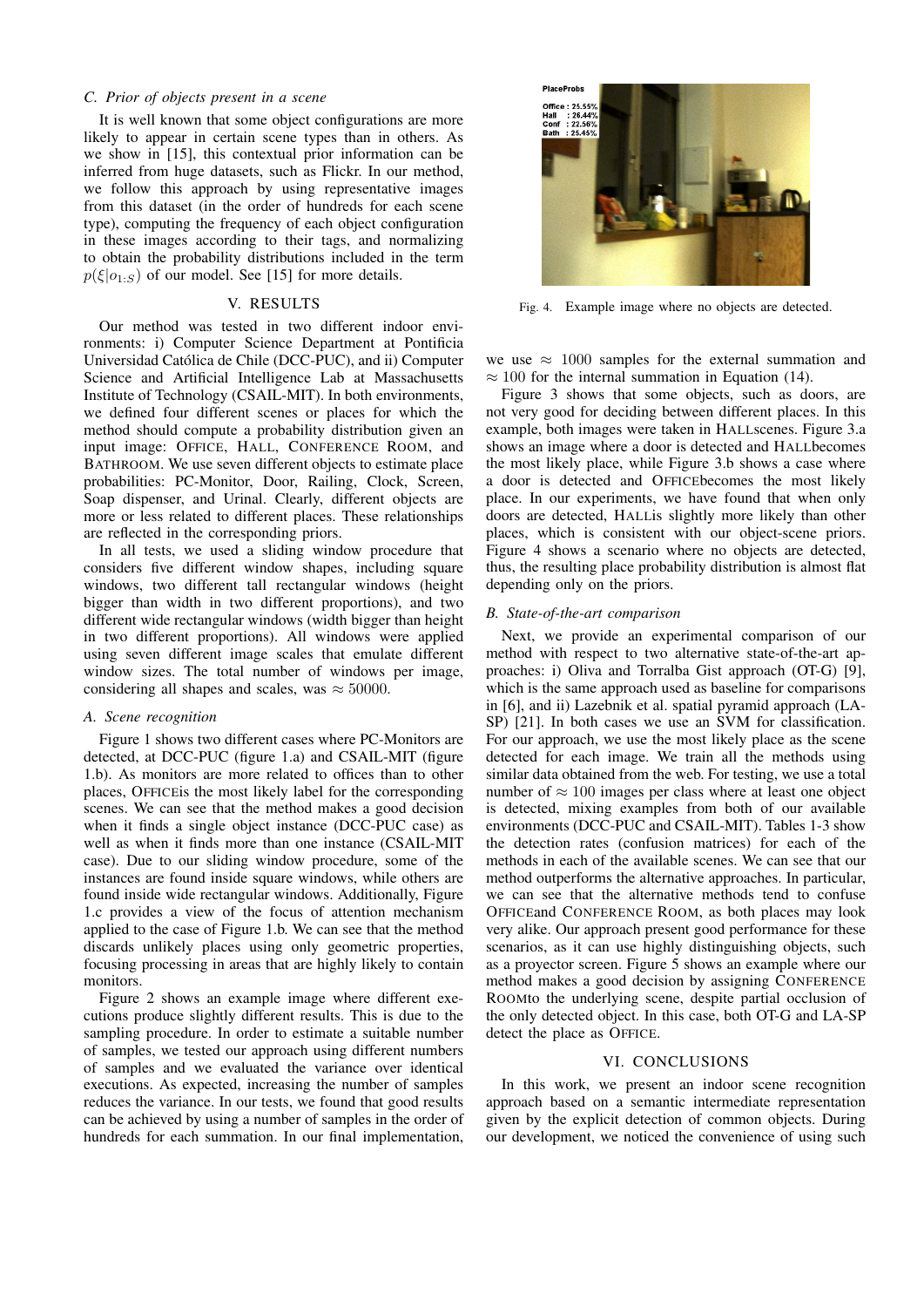

(a) DCC-PUC (b) CSAIL-MIT (c) Focus of Attention for CSAIL-MIT

Fig. 1. a-b) Executions at two different office scenes. c) Focus of attention mechanism applied to image in b).



Fig. 2. Two different executions for the same image in a conference room scene. We can see that both executions are slightly different because of the sampling effect.



(a) HALLis the most likely place (b) OFFICEis the most likely place

Fig. 3. Two different executions where doors are detected.

a high level representation, that not only facilitates the acquisition of training data from public web sites, but also provides an easy interpretation of the results, in the sense that we can easily identify failure cases where some relevant objects are not detected. This is not the case for current state-of-the-art LDA type of models, where the intermediate representation does not provide an easy interpretation. Furthermore, we believe that our representation can also facilitate the implementation of high-level task planners on mobile robots.

In terms of object detection, we show the relevance of using reliable 3D information, such as the one provided by a swiss ranger. In our case, the focus of attention mechanisms provided by the 3D geometrical properties is a key element to achieve an efficient window sampling scheme.

In terms of testing using training and test data not coming from an specific indoor environment, our approach clearly outperforms the alternative methods. This demonstrates the limitation of current state-of-the-art approaches to achieve good performance for the case of indoor scenes. Furthermore, we also test the alternative methods in the case of using testing images from the same environments used for training. In this case, the alternative methods are more competitive, although our method still presents the best results. This